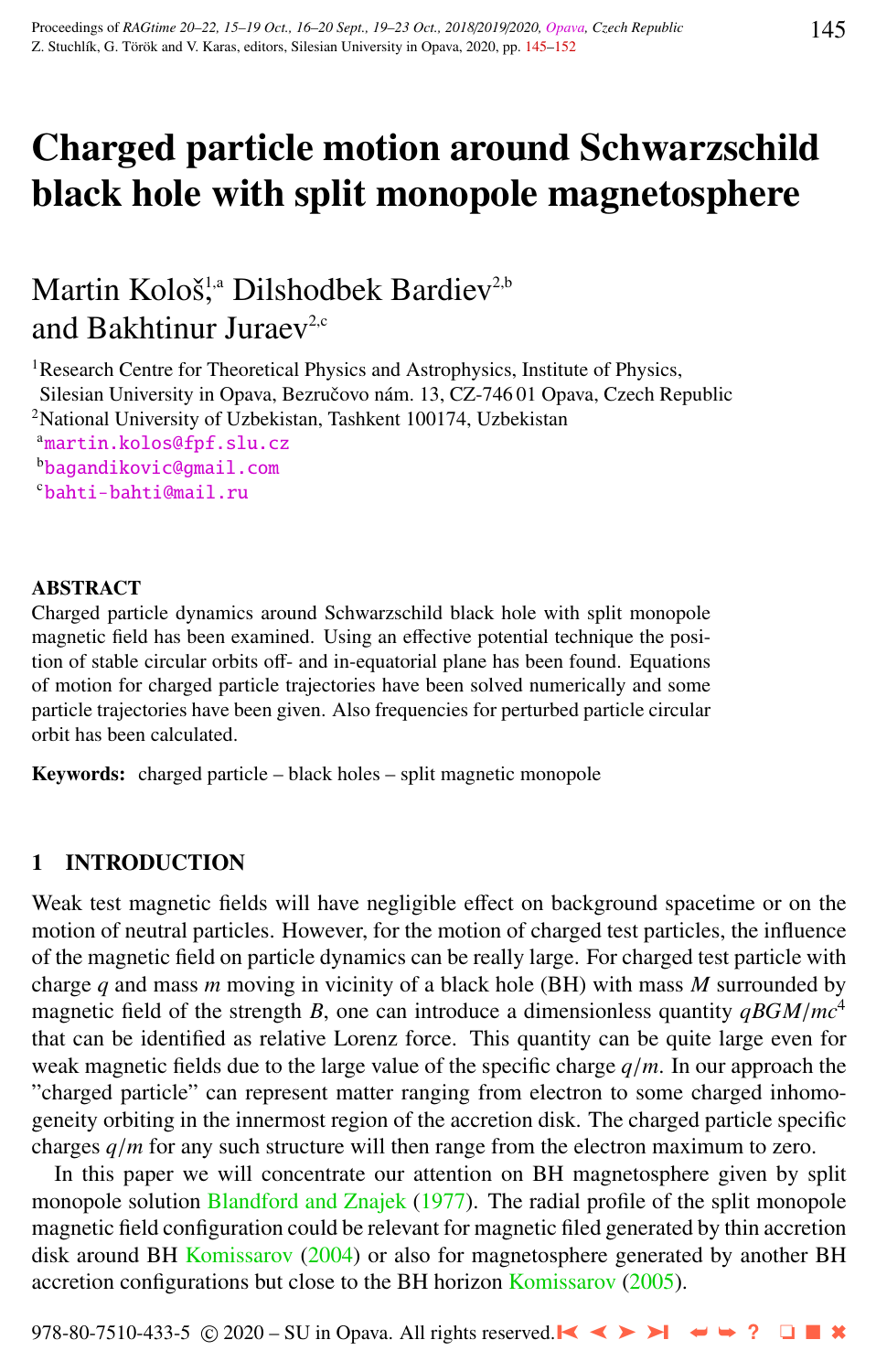<span id="page-1-0"></span>

Figure 1. Magnetic field lines for monopole (left) and split monopole (right) solutions.

Throughout the present paper we use the spacelike signature  $(-, +, +, +)$ , and the system of geometric units in which  $G = 1 = c$ .

## 2 CHARGED PARTICLE DYNAMICS

We describe dynamics of charged particle with charge  $q \neq 0$  in the vicinity of the Schwarzschild BH embedded in magnetic field, using Hamiltonian formalism Kološ et al. [\(2015\)](#page-7-0).

The gravity will enter to the equations of motion through Schwarzschild black hole (with mass *M*) spacetime line element

$$
ds^{2} = -\left(1 - \frac{2M}{r}\right)dt^{2} + \left(1 - \frac{2M}{r}\right)^{-1}dr^{2} + r^{2}\left(d\theta^{2} + \sin^{2}\theta d\phi^{2}\right).
$$
 (1)

There are no magnetic monopoles in the classical theory of electromagnetism, and for magnetic field we have

$$
\text{div}\mathbf{B} = 0. \tag{2}
$$

The source for magnetic monopole field, artificial magnetic monopole, will be located in coordinate system origin. Split monopole solution is monopole solution, where we change the orientation of magnetic field lines below equatorial plane (III and IV quadrants) and hence the condition 2 will be satisfied, see Fig.1. The source for split monopole magnetic field configuration will be some electric current floating around the coordinate system origin in infinitesimally thin disk located in equatorial plane. In this work, we consider BH magnetosphere in the form of split monopole solution [Blandford and Znajek](#page-7-0) [\(1977\)](#page-7-0). The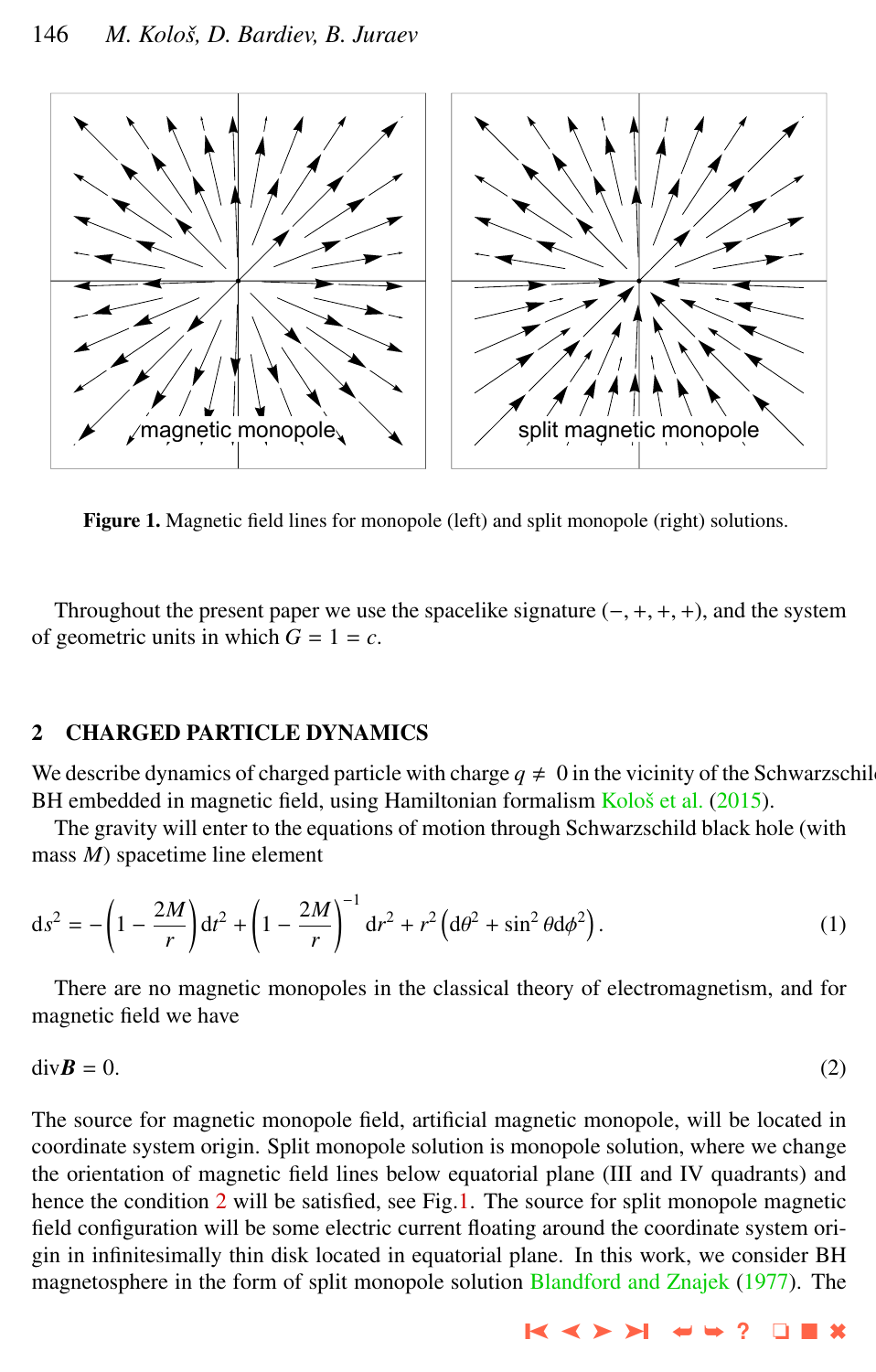<span id="page-2-0"></span>

**Figure 2.** Effective potential  $V_{\text{eff}}(x, z)$  for charged particle motion around BH with split monopole magnetosphere.

covariant component of the electromagnetic four-vector potential *A* <sup>µ</sup> has only one non-zero component *<sup>A</sup>*φ

$$
A_{\mu} = (0, 0, 0, \epsilon \mid \cos \theta), \tag{3}
$$

Here the parameter  $\epsilon$  specifies the magnetic field intensity. Split monopole magnetic field has same symmetries as the Schwarzschild BH background [\(1\)](#page-1-0) - is static and spherically symmetric.

Hereafter, we put  $M = 1$ , i.e., we use dimensionless radial coordinate  $r$  (and time coordinate *t*). Cartesian coordinates can be found by the coordinate transformations

$$
x = r\cos(\phi)\sin(\theta), \quad y = r\sin(\phi)\sin(\theta), \quad z = r\cos(\theta). \tag{4}
$$

The equations of motion for charged particle can be obtained using Hamiltonian formalism

$$
\frac{dx^{\mu}}{d\zeta} = \frac{\partial H}{\partial \pi_{\mu}}, \quad \frac{d\pi_{\mu}}{d\zeta} = -\frac{\partial H}{\partial x^{\mu}}, \qquad H = \frac{1}{2}g^{\alpha\beta}(\pi_{\alpha} - qA_{\alpha})(\pi_{\beta} - qA_{\beta}) + \frac{m^2}{2} = 0,
$$
(5)

where the kinematical four-momentum  $p^{\mu} = m\mu^{\mu} = dx^{\mu}/d\zeta$  is related to the generalized (canonical) four-momentum  $\pi^{\mu}$  by the relation  $\pi^{\mu} = n^{\mu} + d\mu^{\mu}$ . The affine parameter  $\zeta$  of (canonical) four-momentum  $\pi^{\mu}$  by the relation  $\pi^{\mu} = p^{\mu} + qA^{\mu}$ . The affine parameter  $\zeta$  of the particle is related to its proper time  $\tau$  by the relation  $\zeta - \tau/m$ the particle is related to its proper time  $\tau$  by the relation  $\zeta = \tau/m$ .

Due to the symmetries of the Schwarzschild spacetime [\(1\)](#page-1-0) and the magnetic field (3), one can easily find the conserved quantities that are particle energy and axial angular momentum

$$
\mathcal{E} = \frac{E}{m} = -\frac{\pi_t}{m} = -g_{tt}u^t, \quad \mathcal{L} = \frac{L}{m} = \frac{\pi_\phi}{m} = g_{\phi\phi}u^\phi + \frac{q}{m}A_\phi.
$$
\n
$$
(6)
$$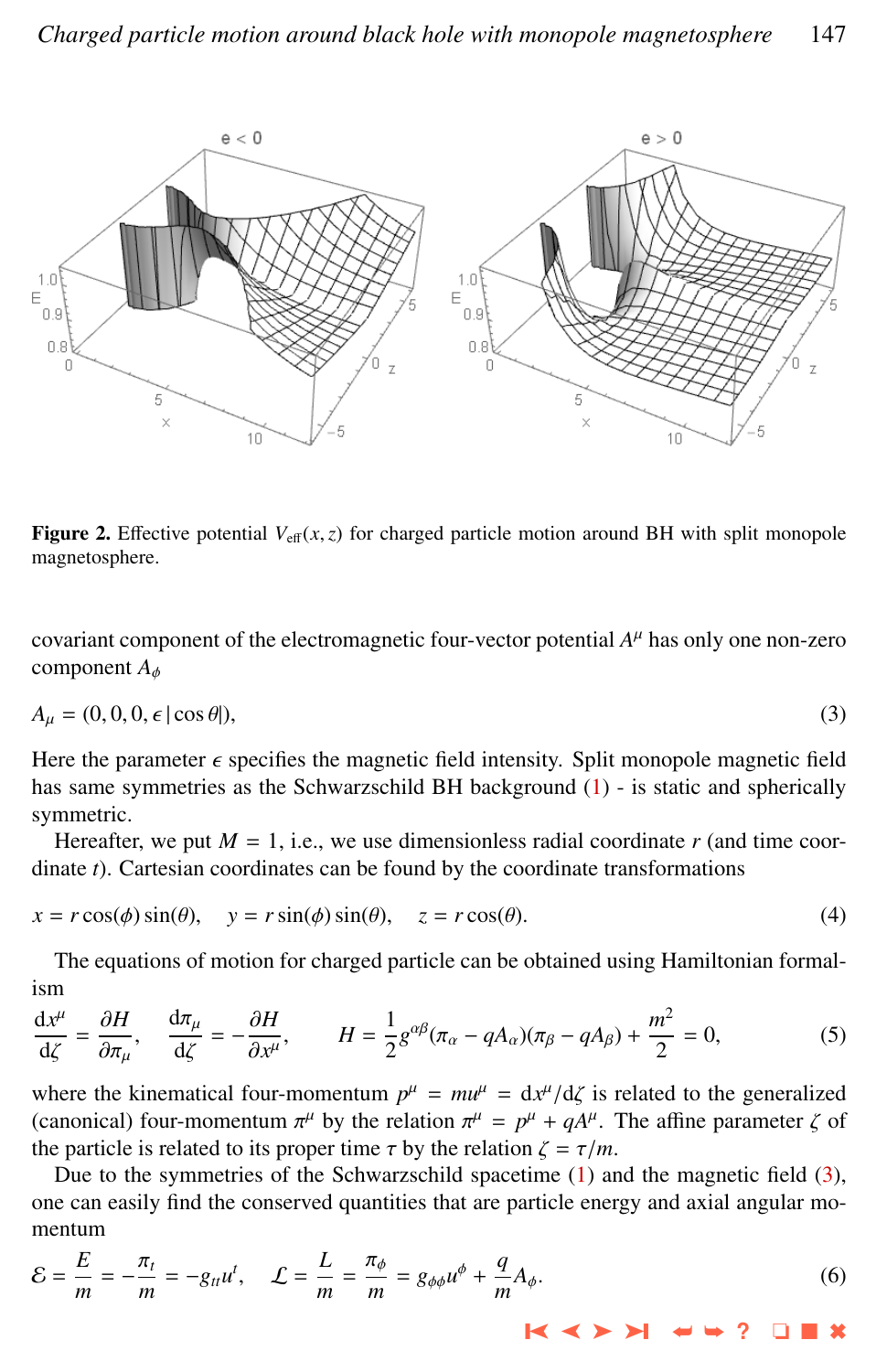<span id="page-3-0"></span>

Figure 3. Positions of off equatorial stable circular orbits for various values of magnetic parameter *e*. The BH horizon is given by gray disk, while the points on each line denotes positions of stable circular orbits for different angular momenta *L*.

Using such symmetries one can rewrite the Hamiltonian [\(5\)](#page-2-0) in the form

$$
H = \frac{1}{2}g^{rr}p_r^2 + \frac{1}{2}g^{\theta\theta}p_\theta^2 + \frac{1}{2}g^{tt}E^2 + \frac{1}{2}g^{\phi\phi}(L - qA_\phi)^2 + \frac{1}{2}m^2 = H_D + H_P,\tag{7}
$$

where we separated total Hamiltonian  $H$  into dynamical  $H_D$  (first two terms) and potential  $H_P$  (last two terms) parts.

For the description of charged particle motion we will use parameters: particle specific charge  $\tilde{q}$ , and magnetic field parameter  $e$ 

$$
\tilde{q} = q/m, \quad e = \epsilon \tilde{q}.\tag{8}
$$

Energetic boundary for particle motion can be expressed from the equation (7)

$$
\mathcal{E}^2 = V_{\text{eff}}(r,\theta) \quad \text{(for } p_r = p_\theta = 0\text{)}.
$$
\n<sup>(9)</sup>

We introduced effective potential for charged particle  $V_{\text{eff}}(r, \theta)$  by the relation

$$
V_{\text{eff}}(r,\theta) \equiv -g_{tt} \left[ g^{\phi\phi} \left( \mathcal{L} - \tilde{q} A_{\phi} \right)^2 + 1 \right] = \left( 1 - \frac{2}{r} \right) \left[ \frac{(\mathcal{L} - e|\cos\theta|)^2}{r^2 \cos^2\theta} + 1 \right].
$$
 (10)

The effective potential  $V_{\text{eff}}(r, \theta)$  combines the influence of gravitational potential (first term) with the influence of central force potential given by the specific angular momentum  $\mathcal L$  and electromagnetic potential energy (terms in square brackets). The positive angular momentum of a particle  $\mathcal{L} > 0$  means that the particle is revolved in the counter-clockwise motion around the black hole in *x*-*y* plane. Example of effective potential  $V_{\text{eff}}(r, \theta)$  behavior can be found in Fig. [2.](#page-2-0) For charged particle we distinguish two following situations: *minus configuration* where  $e < 0$  and *plus configuration* where  $e > 0$ .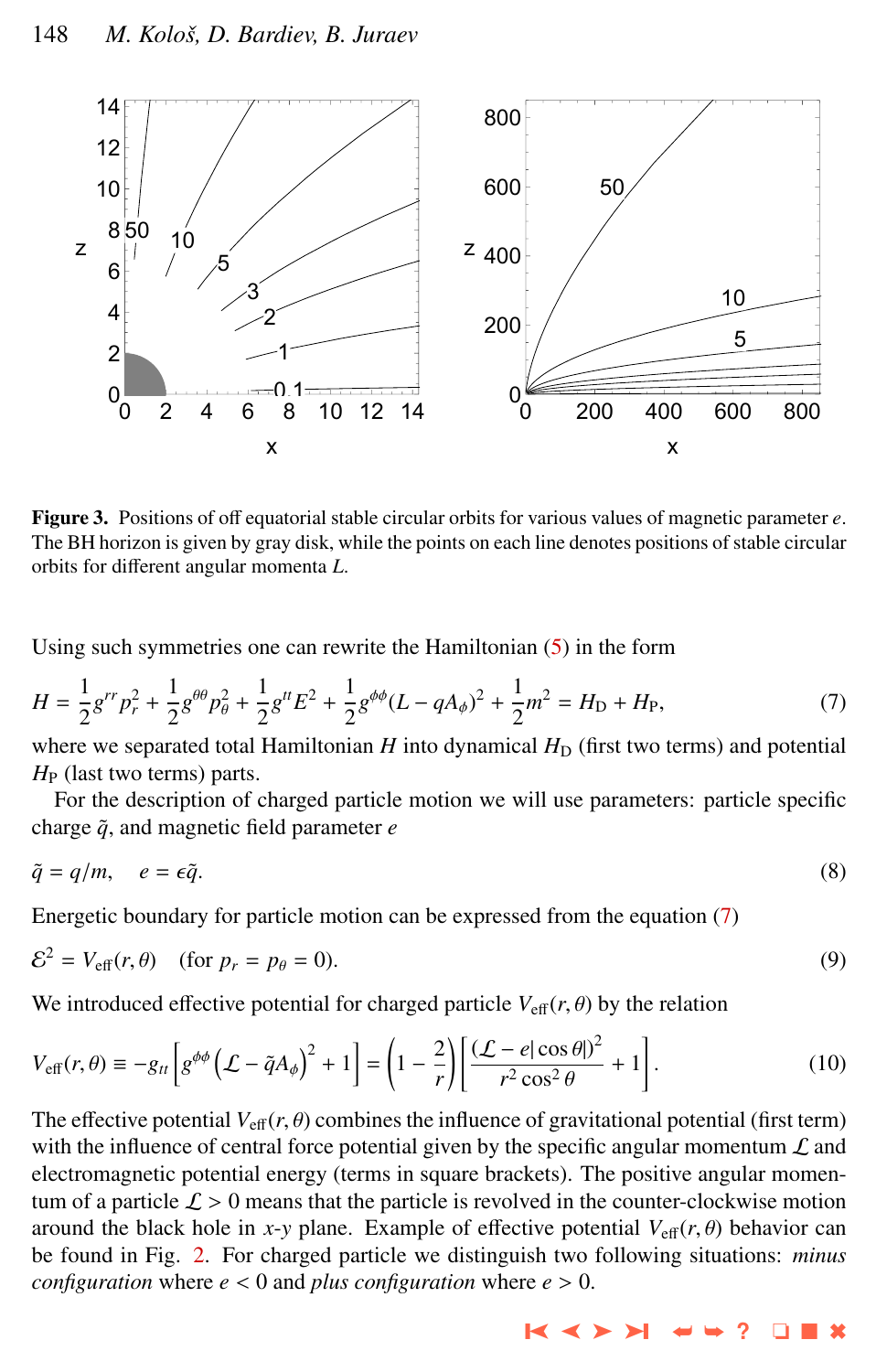<span id="page-4-0"></span>

Figure 4. Example of stable circular equatorial and off-equatorial orbits around Schwarzschild BH (gray disk) with split monopole magnetosphere (gray lines). Particle trajectories are given by black curves, energetic boundary for the motion as dashed curves. Particle initially conditions are given in the figure, we also use  $u_{(0)}^r = u_{(0)}^\theta = 0$ .

#### 3 TRAJECTORIES

Particles on circular orbits around compact object can form Keplerian accretion disk, with its inner edge given by innermost circular orbit (ISCO). The circular orbit parameters and ISCO position can be determined by examination of effective potential  $V_{\text{eff}}(r, \theta)$  function. The stationary points of the effective potential  $V_{\text{eff}}(r, \theta)$  function are given by

$$
\partial_r V_{\text{eff}}(r,\theta) = 0, \quad \partial_\theta V_{\text{eff}}(r,\theta) = 0.
$$
\n(11)

For minus configuration  $e < 0$  the second equation in (11) has only one root at  $\theta = \pi/2$ . In another word, there is extrema of the  $V_{\text{eff}}(r, \theta)$  function located in the equatorial plane only.

For plus configuration  $e > 0$  there is the second equation in the extrema condition (11) has more solutions - off-equatorial plane minima of effective potential  $V_{\text{eff}}$  can exist. The positions of the off-equatorial plane minima, where stable off-equatorial plane circular or-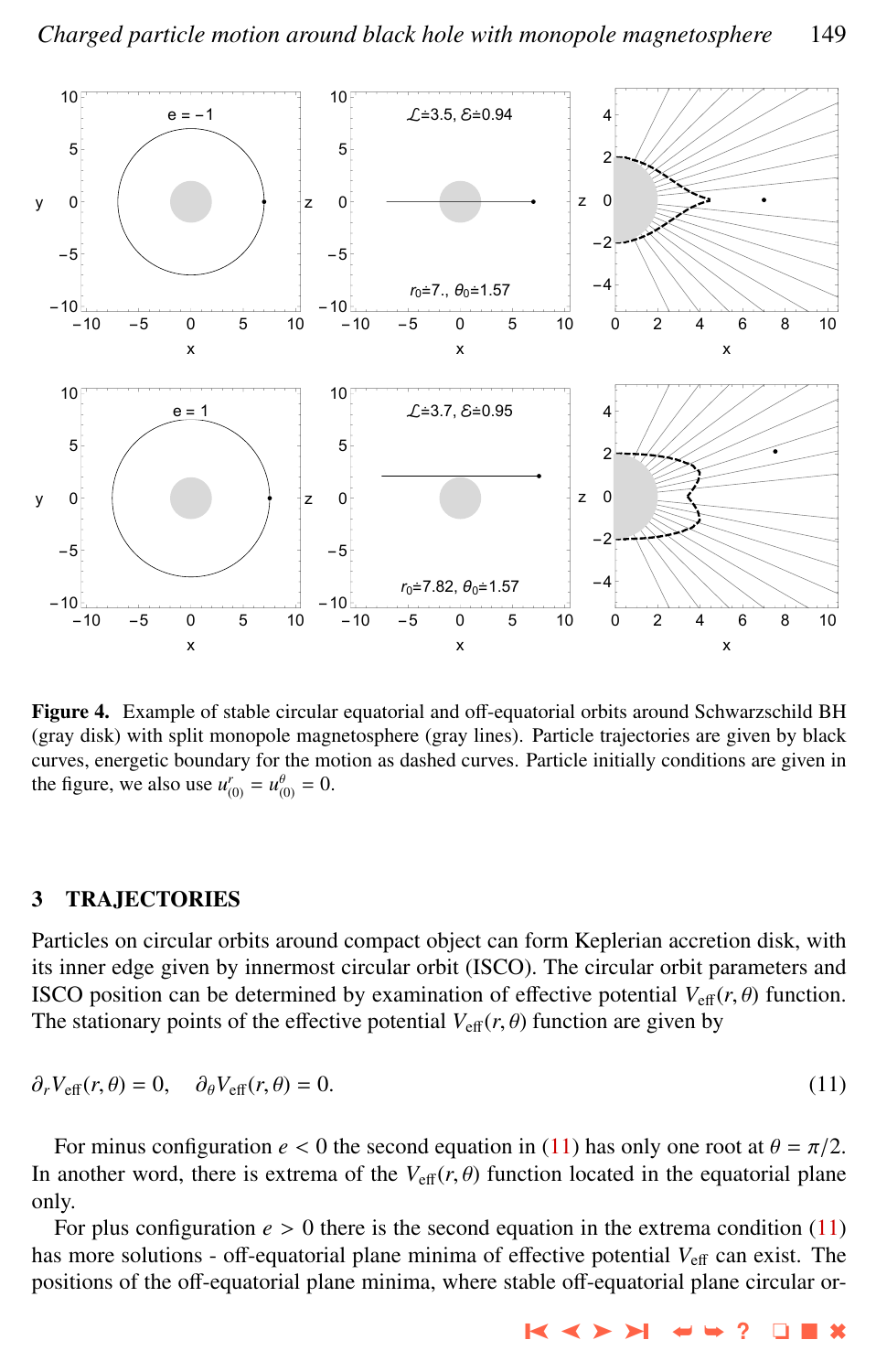

Figure 5. Charged particle capture and escape form Schwarzschild BH with split monopole magnetosphere, see Fig. [4](#page-4-0) for description.

bits are located, are given by

$$
r_{\min} = \frac{1}{2} \left( \mathcal{L}^2 - e^2 + \sqrt{12e^2 + e^4 - 12\mathcal{L}^2 - 2e^2\mathcal{L}^2 + \mathcal{L}^4} \right),\tag{12}
$$

$$
\theta_{\min} = \arctan\left(\frac{\sqrt{\mathcal{L}^2 - e^2}}{e}\right). \tag{13}
$$

The closest orbit to the BH horizon - the innermost off-equatorial plane stable circular orbit  $r_{\text{off ISCO}}$  is located at  $r_{\text{off ISCO}} = 6M$ , see Fig[.3.](#page-3-0)

Examples of charged particle circular orbits in and off-equatorial plane can be found in Fig. [4.](#page-4-0) We also give trajectories of escaping particle and particle captured by BH in Fig. 5. Magnetic monopole field has the same spherical symmetry as Schwarzschild BH metric background and hence there are no chaotic trajectories.

#### 4 FREQUENCIES

If charged test particle is slightly displaced from the equilibrium position, which is located in a minimum of the effective potential  $V_{\text{eff}}(r, \theta)$  at  $r_0$  and  $\theta_0$ , the particle will start to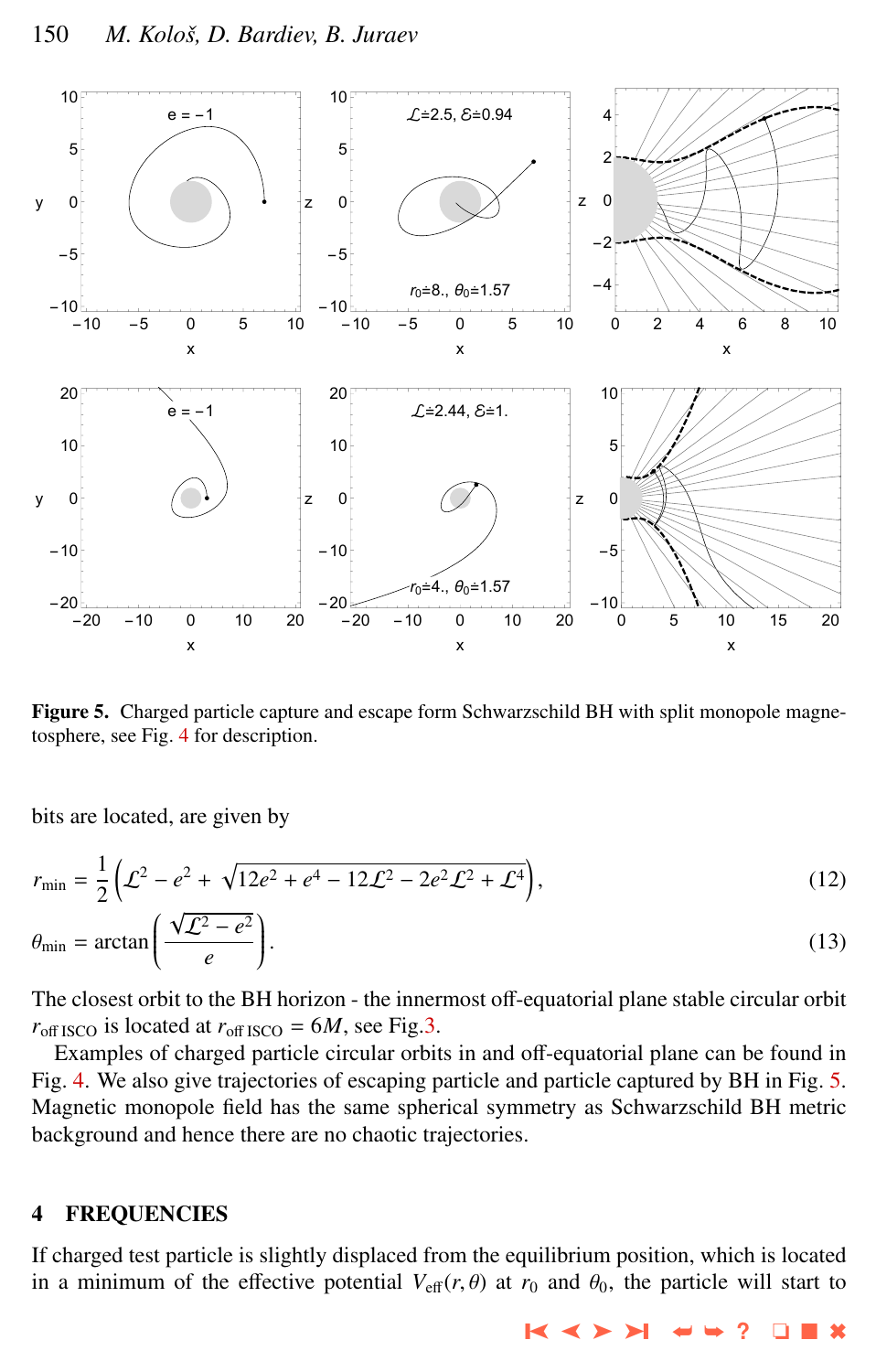

Figure 6. Frequencies for perturbation of in and off-equatorial plane circular orbits are ploted as function of radial position  $r$ . BH mass is take to be 10 solar masses.

oscillate around the minimum realizing thus epicyclic motion governed by linear harmonic oscillations. For harmonic oscillations around the minima of the effective potential  $V_{\text{eff}}$ , the evolution of the displacement coordinates  $r = r_0 + \delta r$ ,  $\theta = \theta_0 + \delta \theta$  is governed by the equations

$$
\ddot{\delta r} + \omega_r^2 \, \delta r = 0, \quad \ddot{\delta \theta} + \omega_\theta^2 \, \delta \theta = 0,\tag{14}
$$

where dot denotes derivative with respect to the proper time  $\tau$  of the particle ( $\dot{x} = dx/d\tau$ ). Locally measured angular frequencies of the harmonic oscillatory motion are given by

$$
\omega_{\rm r}^2 = \frac{1}{g_{rr}} \frac{\partial^2 H_{\rm P}}{\partial r^2}, \quad \omega_{\theta}^2 = \frac{1}{g_{\theta\theta}} \frac{\partial^2 H_{\rm P}}{\partial \theta^2}, \quad \omega_{\phi} = \frac{\mathrm{d}\phi}{\mathrm{d}\tau} = \mathcal{L} g^{\phi\phi} + e g_{tt},\tag{15}
$$

where we added also the Keplerian (axial) frequency  $\omega_{\phi}$ . Frequencies for perturbations of circular orbit in equatorial plane  $(e < 0)$  are circular orbit in equatorial plane (*<sup>e</sup>* < 0) are

$$
\omega_r^2 = \frac{r - 6}{r^4}, \quad \omega_\theta^2 = \frac{e^2(r - 3) + r^2}{r^5}, \quad \omega_\phi^2 = \frac{1}{r^3},\tag{16}
$$

while for perturbations off-equatorial plane  $(e > 0)$  we have

$$
\omega_r^2 = \frac{r-6}{r^4}, \quad \omega_\theta^2 = \frac{e^2(r-3) + r^2}{r^5}, \quad \omega_\phi^2 = \frac{e^2(r-3) + r^2}{r^5}.
$$
 (17)

The locally measured angular frequencies  $\omega_r$ ,  $\omega_\theta$ ,  $\omega_\phi$ , given by  $\omega_\beta = d\beta/d\tau$  where  $\beta \in \beta$  d) are connected to the angular frequencies measured by the static distant observers  $\{r, \theta, \phi\}$ , are connected to the angular frequencies measured by the static distant observers (in the physical units) by the gravitational redshift transformation

$$
\nu_{\beta} = \frac{1}{2\pi} \frac{c^3}{GM} \frac{d\beta}{dt} = \frac{1}{2\pi} \frac{c^3}{GM} \frac{\omega_{\beta}}{-g^{tt}\mathcal{E}(r)}.
$$
\n(18)

Behavior of the frequencies  $v_r(r)$ ,  $v_\theta(r)$  and  $v_\phi(r)$ , as functions of the radial coordinate *r*, are demonstrated in Fig. 6 for both positive and negative magnetic parameters. The charged demonstrated in Fig. 6 for both positive and negative magnetic parameters. The charged particle oscillations with frequencies  $v_r(r)$ ,  $v_\theta(r)$  and  $v_\phi(r)$ , could be used for fitting of still unsolved quasi-periodic oscillations (QPOs) observed in many Galactic Low Mass X-Ray Binaries (Kološ et al., [2015,](#page-7-0) [2017\)](#page-7-0).